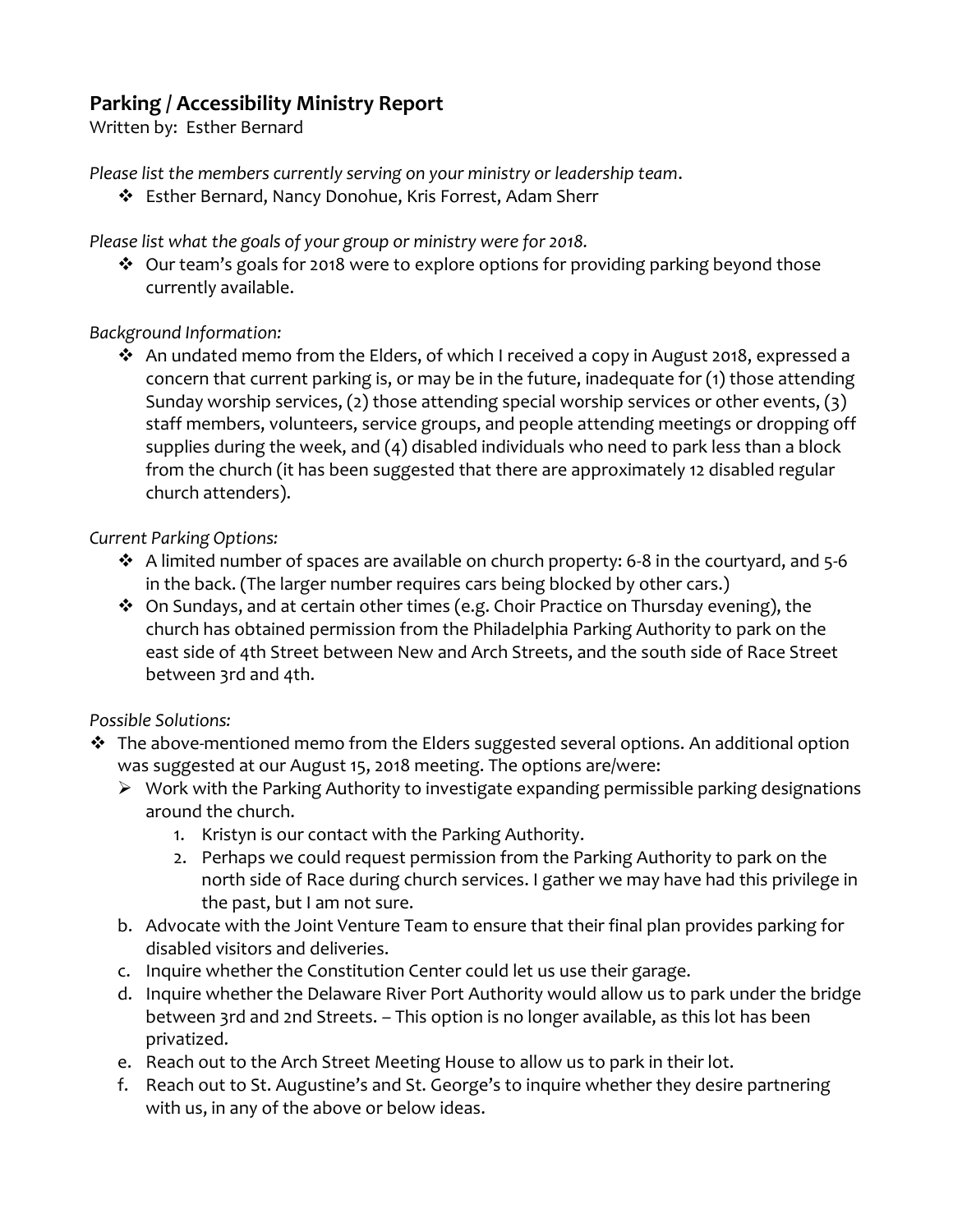- g. Enlist the help of Councilman Squilla.
- h. Explore the possibility of parking in the 444 Building north of Callowhill, which is empty on Sunday. This would require a van, or a volunteer with a large car, to drive people to the church.

#### *Actions Taken by the Team:*

- On August 15, 2018, the Team (plus Michael Caine) met to review the specifics of the problem and identify possible solutions (set forth above). We concluded that the option that was both easiest and most likely to succeed, was to reach out to the Arch Street Meeting House, because they had given us permission in the past to park in their lot.
- On September 18, I met with Lynne Calamia, executive director at Arch Street Meeting House, who provided much helpful information, set forth in the Addendum to this Report.
- On September 26, the Team (without Michael) met again, and decided that the Church should submit a written request to the Arch Street Meeting for permission to park in their lot. I submitted a draft of such a letter to the Team, who edited it. Adam Sherr submitted the draft letter to the Elders, c/o Jonathan Atwood, on October 5, 2018.

#### *What we Hope to Accomplish in 2019:*

❖ I do not know if our letter was sent to the Arch Street Meeting House, nor what their response was. If they responded favorably, that may solve the much of the problem, in which case perhaps our only ongoing mission is to (1) make sure that the Joint Venture team working on housing for the formerly homeless is aware of the need to preserve parking spaces for Church staff, delivery people and disabled church visitors, and (2) confirm that we have adequate parking for our current disabled members.

#### *How the Church Can Support our Team:*

- $\cdot \cdot$  The Elders could inform us whether they sent the letter to the Arch Street Meeting House and what response, if any, they received.
- It has also occurred to me, Esther, that the Church's website should be more obvious that there are parking options for Sunday worship. Apparently, the website does state this somewhere, but I've been unable to find it, and others may have the same problem.
- Perhaps Kristyn can reach out to the Parking Authority regarding parking on the north side of Race Street.